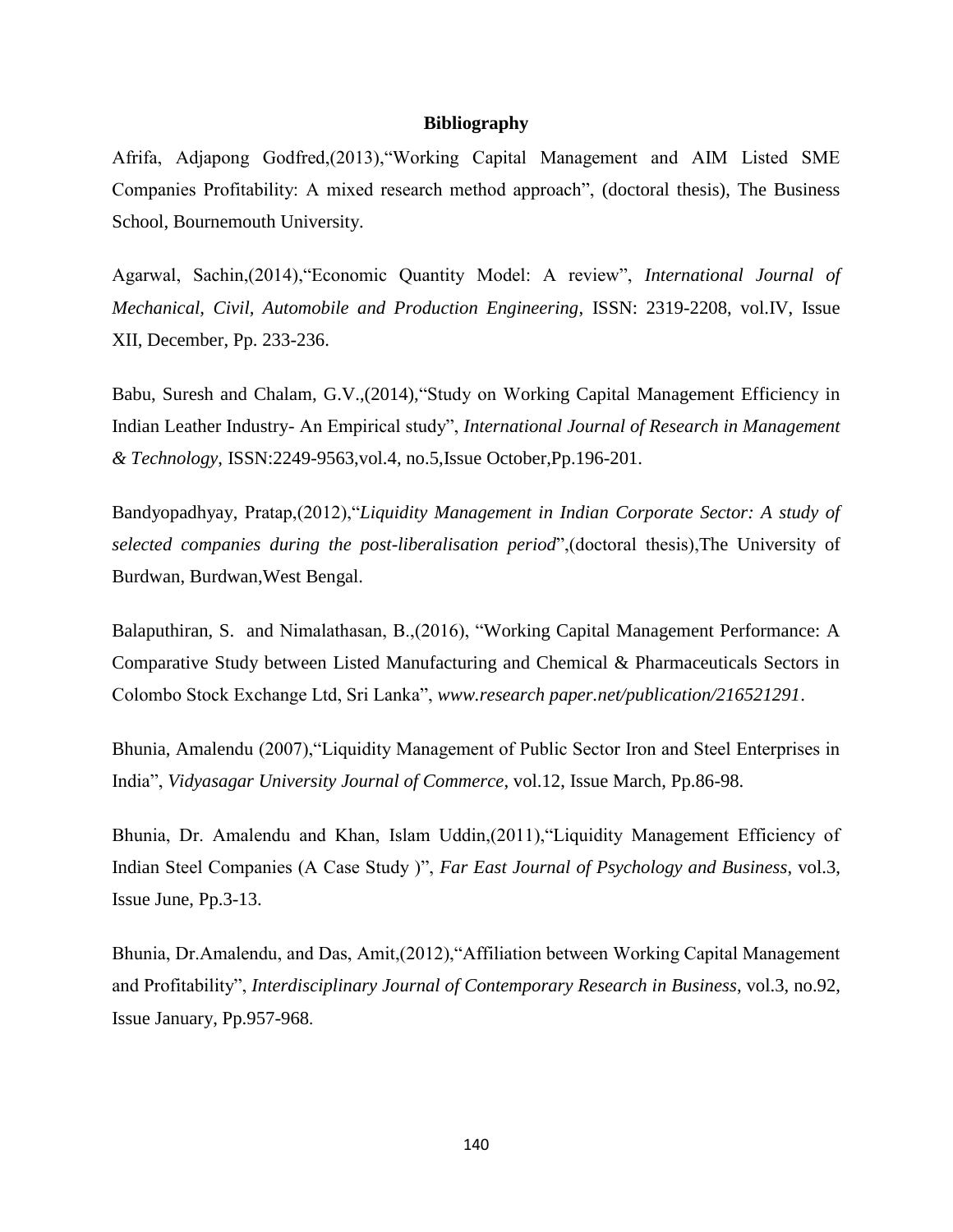Bhunia, Dr.Amalendu,(2010),"Liquidity Management of Selected Private Sector Steel Companies in India", *Journal of Business Administration Online*, vol.9, no.1, Issue Spring,2010.

Barad,Mahesh,M.,(2010), "A Study of Liquidity Management of Indian Steel Industry", (doctoral thesis), Saurashtra University, Rakjot.

Barot, Mukti R.,(2016), "A Comparative Study of Working Capital Management of Raymond and Vardhman Textiles", *Journal of Commerce and Management*, ISSN: 2279-225X, Issue 16, January-April, Pp.1-9.

Bagchi, B. and Khamrui, B.,(2012),"Relationship between Working Capital Management and Profitability" : A study of selected FMCG Companies in India, *Business and Economic Journal*, vol.2012 :BEJ-60, Pp.1-11.

Burns, N. and Grove, S. K., (2001), "The Practice of Nursing Research: Conduct, Critique and Utilization",*USA: WB Saunders Company*.

Chandra, Prasanna,(2011),*Financial Management-Theory and Practice*,New Delhi:Tata McGraw Hill Education (India) (P) Ltd.

Chandrabai,T., and Rao,Dr. K.Venkata Janardhan,(2011),"Working Capital Management of Indian Electrical Equipment Manufacturers- A Comparative Study", *International Journal of Multidisciplinary Research*, ISSN: 2231 5780,vol.1,Issue 8, December,Pp 460-469.

Chan, Shiau Wei; R., Tasmin; Aziati, A.H. Nor; Rasi, Raja Zuraidah; Ismail, Fadillah Binti; and Yaw, Li Ping,(2017),"Factors Influencing the Effectiveness of Inventory Management in Manufacturing SMEs", *IOP Conference Series: Materials Science and Engineering*, Pp.1-9.

Chhapra,Imran Omer and Naqvi,Nousheen Abbas,(2010),["Relationship between Efficiency](https://ideas.repec.org/a/iih/journl/v4y2010i1p30-42.html)  [Level of Working Capital Management and Profitability of Firms in the Textile Sector of](https://ideas.repec.org/a/iih/journl/v4y2010i1p30-42.html)  [Pakistan,](https://ideas.repec.org/a/iih/journl/v4y2010i1p30-42.html)" *[Indus Journal of Management & Social Science](https://ideas.repec.org/s/iih/journl.html)*, vol.4(1), December, Pp.30-42.

Cooper, Donald R.; Sharma, J.K.; and Schindler, Pamela S., (2012), *Business Research Methods*, New Delhi: McGraw Hill Education (India) (P) Ltd.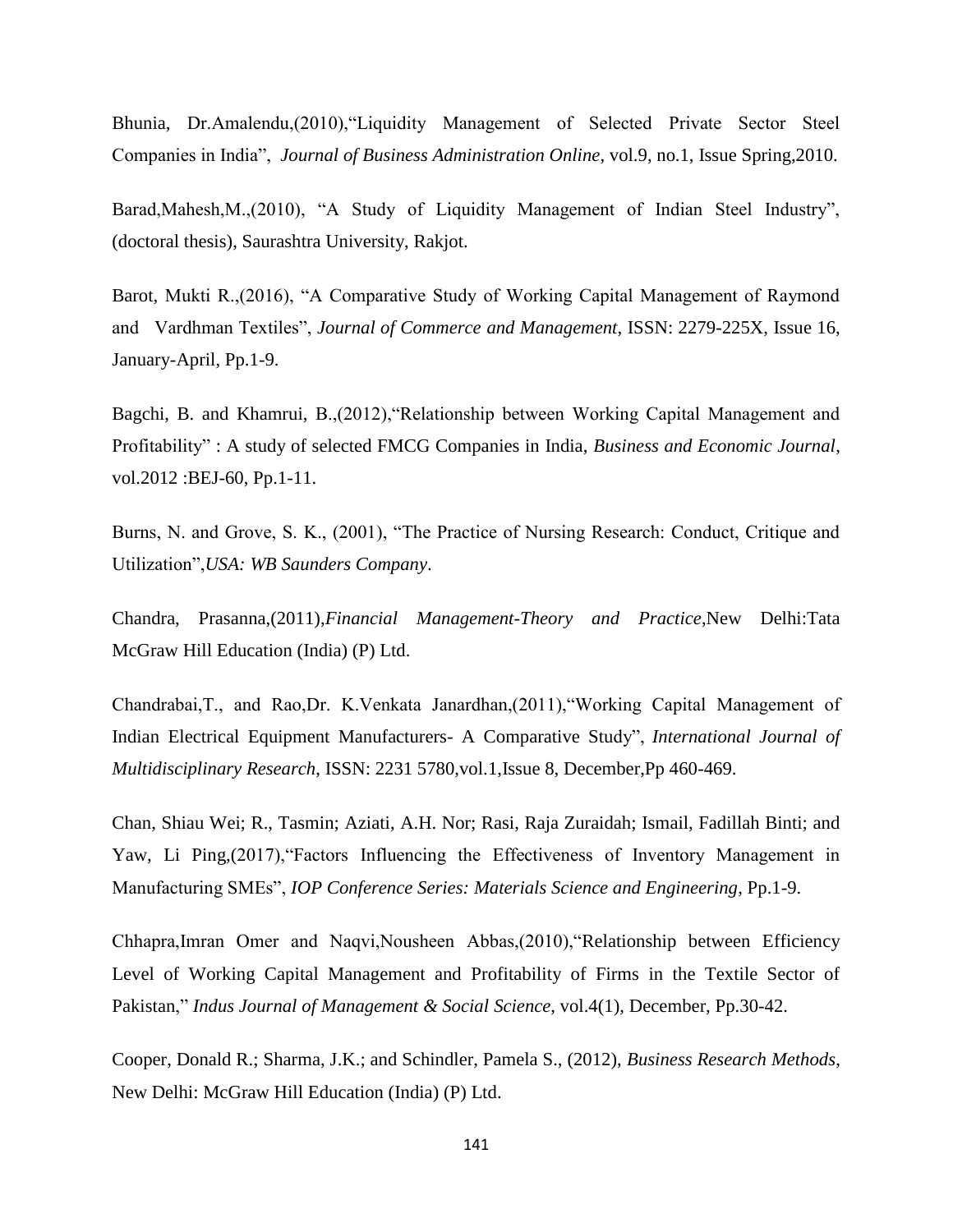Chandrabai, T., Roa, Dr.K. Venkata, Janardhan,(2011),"Working Capital Management in Cement Company A study", *International Journal of Management and Business Studies*, ISSN:2330-9519,vol.1,Issue 3,September,Pp.92-94.

Combes, Francois,(2012),"An Empirical Evaluation of the EOQ Model of Choice of Shipment size in Freight Transport", *Journal of the Transportation Research Board*, Pp.92-98.

Charitou, Melita Stemhanou; Elfani,Maria; and Lois, Petros (2010),"The Effect of Working Capital Management On Firm's Profitability: Empirical Evidence From An Emerging Market", *Journal of Business & Economics Research*,vol.8, no.12,Issue December,Pp. 63-68.

Deloof,Marc,(2003),"Does Working Capital Management affect Profitability of Belgian firms?", *Journal of Business Finance and Accounting*, vol.30, Issue April,Pp.573-587.

Dimple and Jain, Ritu (2013),"A Comparative Study of Working Capital Management of Infosys and Tata Consultancy Services Ltd.",*Global Research Analysis*, ISSN: 2277-8160,vol.2, Issue 12, December,Pp.102-105.

Dorota Roskowska-Holysz (2013),"The Accounts Receivable Management in Commercial Enterprises of the Installation and Heating Industry",VERSITA, ISSN:1429-9321,vol.17, no.2,Pp.166-176.

Duru, Anastesia Nwakaego,(2014),"Impact of Working Capital Management on Corporate Profitability of Nigerian Manufacturing Firms: 2000 to 2011",(doctoral thesis),University of Nigeria.

Franco, Dr.C. Eugine, Rubha,S.,(2017),"An overview About JIT (Just-In-Time)- Inventory Management System", *International Journal of Research Granthaalayah*,ISSN:2350- 0530(online), vol.5, Issue 4, April, Pp.14-18.

Ganesan,Vedavinayagam (2007),"An Analysis of Working Capital Management Efficiency in Telecommunication Equipment Industry", *Rivier Academic Journal*, ISSN: 1559-9388, vol.3, no.2,Pp.1-10.

142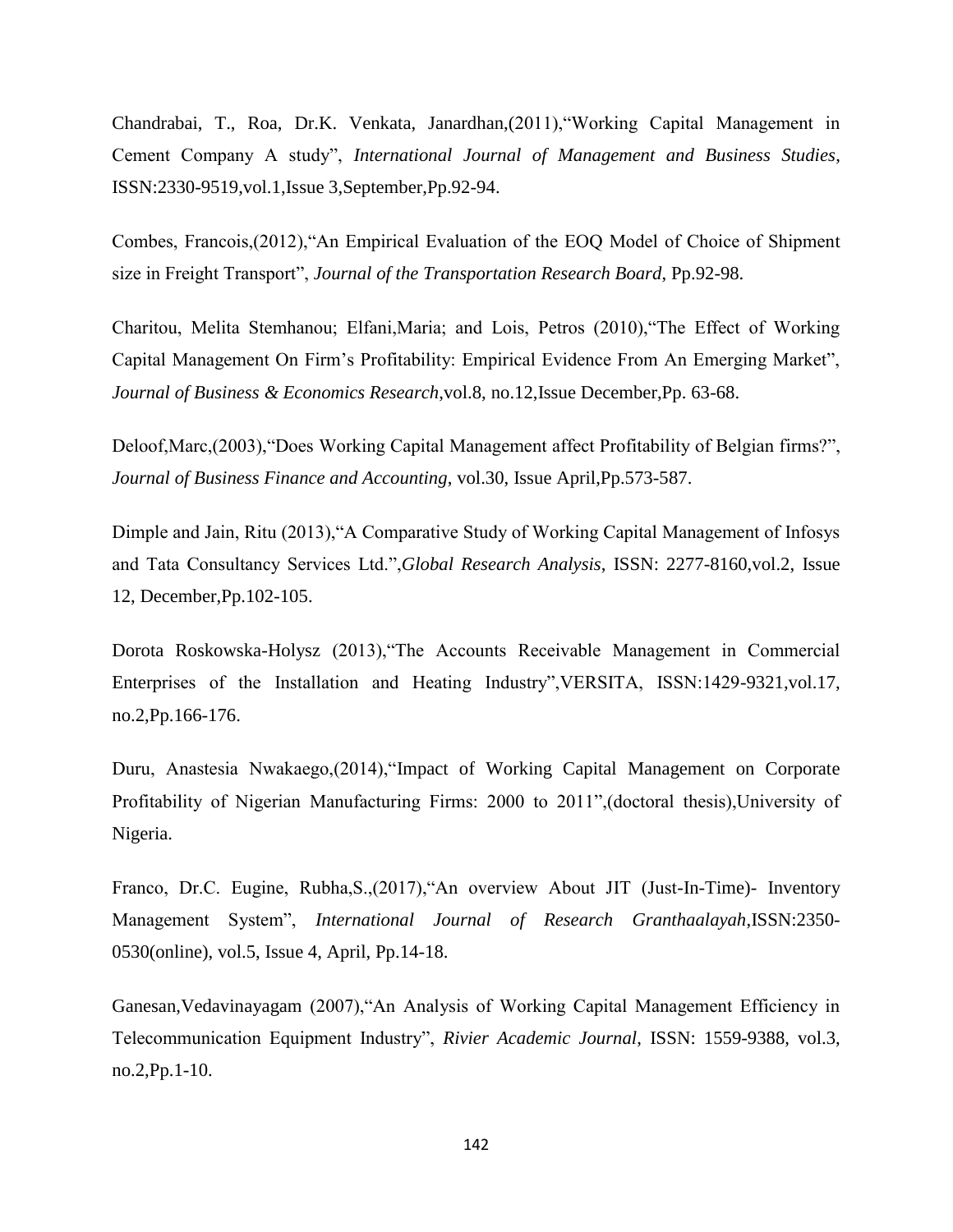Ganorkar, R. A.; Rode, P. I.; and Godse, P. A.,(2016),"ABC Analysis by Inventory Categorization Method-Review", *International Journal of Innovative Research in Technology*, ISSN:2349-6002, vol.2, Issue 12, May, Pp.311-314.

Gordon-ARO, Stephen and Gupte, Jaideep,(2016),"Overview of the classic economic order quantity approach to inventory management", *The Business Age*, ISSN: 2455-9423, Issue July, Pp.1-16.

Gordon-ARO, Stephen and Gupte, Jaideep,(2016),"Contemporary Inventory Management Techniques: A Conceptual Investigation", *International Conference on Operations Management and Research*, ISBN: 978-93-83302-11-6, Issue January, Pp.1-20.

Gill, Amarjit; Biger, Nahum; and Mathur,Neil,(2010),"The Relationship Between Working Capital Management And Profitability: Evidence From The United States", *Business and Economic Journal*, Issue July, Pp.1-9.

Hill, Robert Alan, (2013), "Working Capital and Strategic Debtor Management: Exercises", *bookboon.com*.

Herdinata,Christian,(2017),"Credit Policy Planning in Medium Scale Business",*Mediterranean Journal of Social Sciences*,ISSN: 2039-2117 (online), vol. 8, no. 1, Issue January, Pp.14-19.

Huynh, Ngoc Trinh,(2012), "The Influence of Working Capital Management on Profitability of Listed Companies in Netherlands", Master thesis, University of Twente.

Jani,Virendra C.,(2007),"Working Capital Management of Fertilizer Industry of Gujarat", (doctoral thesis), Saurashtra University, Rakjot.

Jose V, Tom; Jayakumar,Akhilesh; and M T.,Sijo,(2013), "Analysis of Inventory Control Techniques; A Comparative Study", *International Journal of Scientific and Research Publications*, ISSN: 2250-3153,vol. 3, Issue 3, March, Pp.1-6.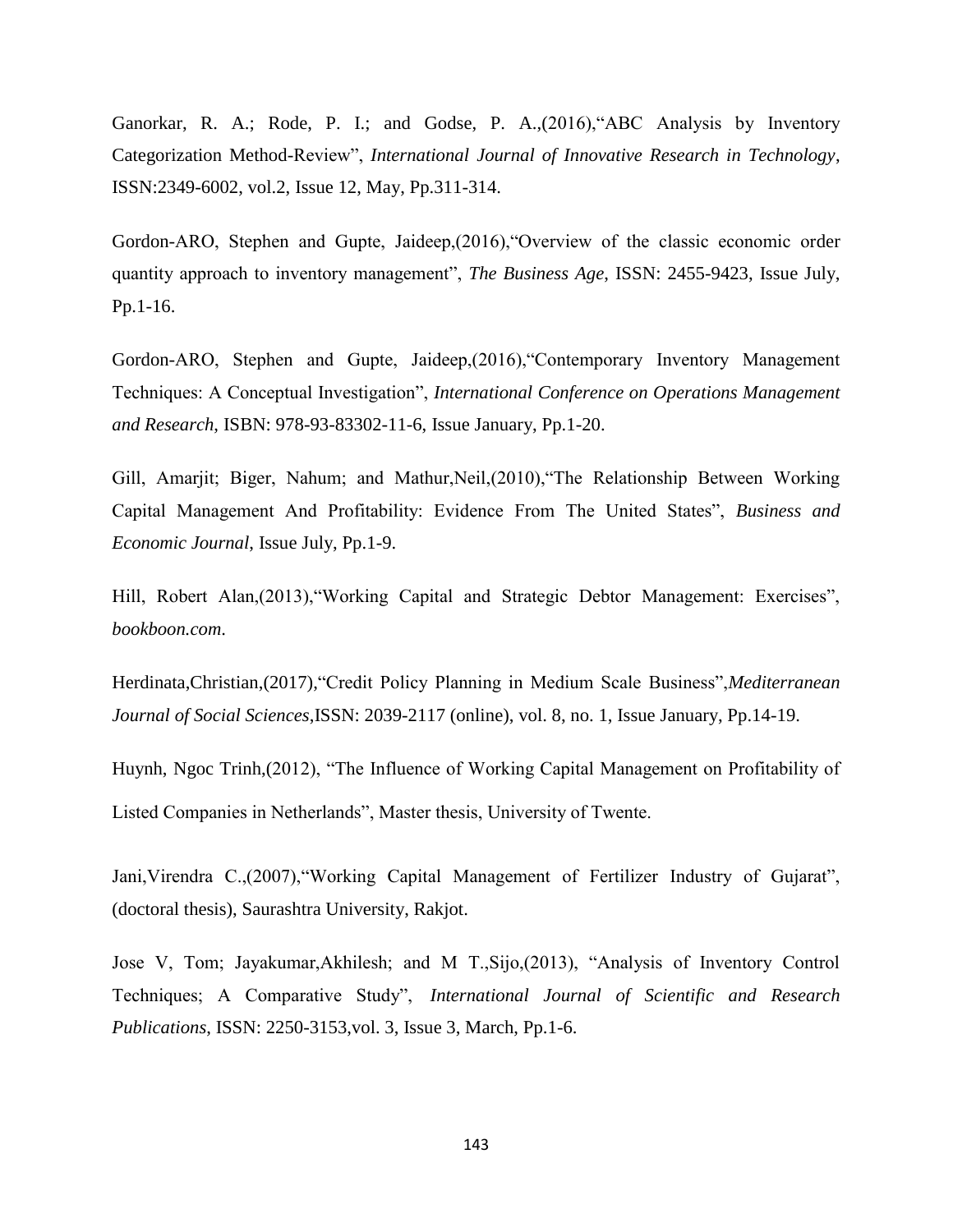Johnson, R. A.,(2008), *Miller & Freund's Probability and Statistics for Engineers*, New Delhi: PHI Learning Pvt. Ltd.

Joshi, Lalit Kumar and Ghosh, Sudipta,(2012), "Working Capital Management of Cipla Limited: An Empirical Study", *International Journal of Marketing, Financial Services & Management Research*, ISSN:22773622,vol.1,Issue 8, August,Pp.170-186.

Karim, Rejaul; Al-Mamun, Md. Abdullah; and Miah, Md. Tota (2017),"Relationship Between Working Capital Management Efficiency and Profitability: A Comparative Study on Square Pharmaceuticals Limited and Beximco Pharmaceuticals Limited, in Bangladesh", *International Journal of Economics, Finance and Management Sciences*, vol. 5, no. 2, Pp.121-128.

Kontus, Elenora,M.S.,(2013),"Management of Account Receivable in a Company", *Ekon Misaopraksa DBK GOD XXII*, Pp.21-38.

Kumar, Ranjit,(2011), *Research Methodology* -*A step-by-step guide for beginners*, New Delhi: SAGE Publications India Pvt. Ltd.

Kumar, Dr. Rakesh,(2016),"Economic Order Quantity (EOQ) Model", *Global Journal of Finance and Economic Management*, ISSN: 2249-3158, vol.5, no.1, Pp.1-5.

Kothari, C. R.,(2014), *Research Methodology - Methods and Techniques,* New Delhi: New Age International (P) Ltd.

Kumar, D. and Prajapati, D. R.,(2015),"Determination of inventory turnover ratios and cost savings by using basic EOQ model", *International Journal of Management, IT, & Engineering*,5 (9), Pp.80-92.

Kakeeto, Francis; Micheal, Timbirimu; Pastor, Kizaah; and Osunsan, Olutayo K.,(2016), "Accounts Receivable Management and Organizational Profitability as a Function of Employee Perception in Gumutindo Coffee Cooperative Enterprise Limited (GCCE), Mbale District Uganda", *Journal of Economics and Finance (IOSR-JEF)*, e-ISSN: 2321-5933, vol.7, Issue 6, Nov.- Dec., Pp. 31-37.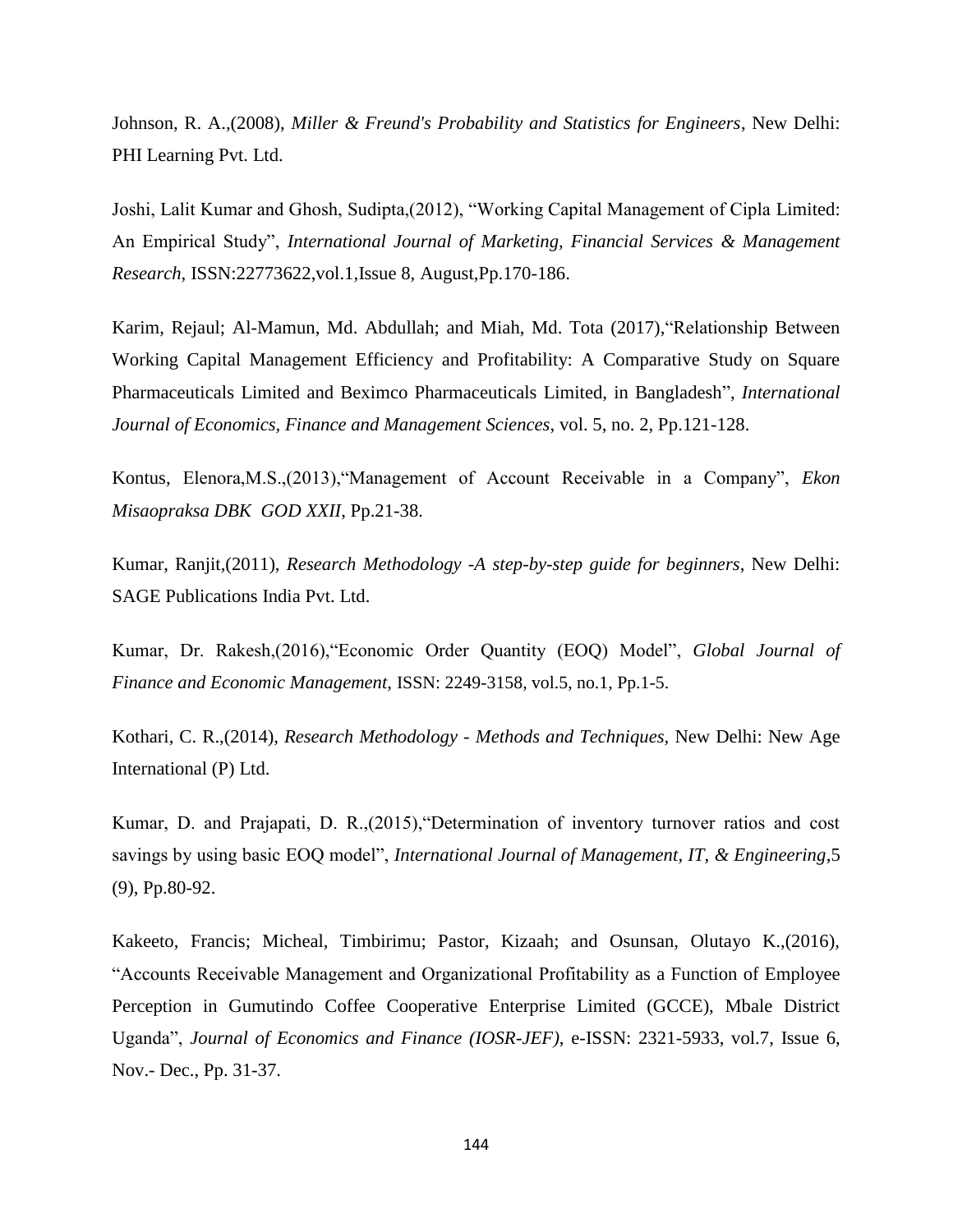Kanani Mayank A.; Sharma, Dr. Neerajkumar D.; and Kashiyani, Bhavin K.,(2014)"A Study on different inventory management techniques in constructions", *International journal of advanced research in engineering, science and management*, ISSN: 2394-1766, Pp.1-6.

Kasuku, Dennis Omondi (2014), "Effect of Working Capital Management and Capital Structure on Financial Performance of Manufacturing firms listed in the Nairobi Stock Exchange", (Master's thesis), The University of Nairobi.

Kilonzo Jennifer Mbula, Dr. Memba S.F., Dr. Njeru, A.,(2016), "Effect of Accounts Receivable on Financial Performance of Firms Funded by Government Venture Capital in Kenya", *Journal of Economics and Finance (IOSR-JEF)*, e-ISSN: 2321-5933, vol. 7, Issue 1, Jan.-Feb., Pp.62-69.

Lamberg, Sama and Valming, Sandra (2009), "Impact of Liquidity Management on Profitability: A study of the adaption of liquidity strategies in a financial crisis", UMCA School of Business, *Master thesis*, spring semester 2009.

Madhavi, K.,(2014),"Working Capital Management of Paper Mills", *International Journal of Research in Business Management*, ISSN (E): 2321-886X, vol.2, Issue 3, March, Pp.63-72.

Maheswari, Dr. Monika,(2014), "Measuring Efficiency and Performance of selected Indian Steel Companies in the context of working capital management", *Pacific Business Review International*, vol.6, Issue May, Pp.18-23.

Mazanai, Musara (2012), "Impact of just-in-time (JIT) inventory system on efficiency, quality and flexibility among manufacturing sector, small and medium enterprise (SMEs) in South Africa", *African Journal of Business Management*, ISSN: 1993-8233, vol.6(17), Issue 2, May, Pp.5786-5791.

Manjhi, Rakesh Kumar,(2013), "*An Indepth Study of Working Capital Policy and Management of Selected Textile Manufacturing Companies in Gujarat*", (doctoral thesis), The Maharaja Sayajiroa University of Baroda, Vadodara, Gujarat.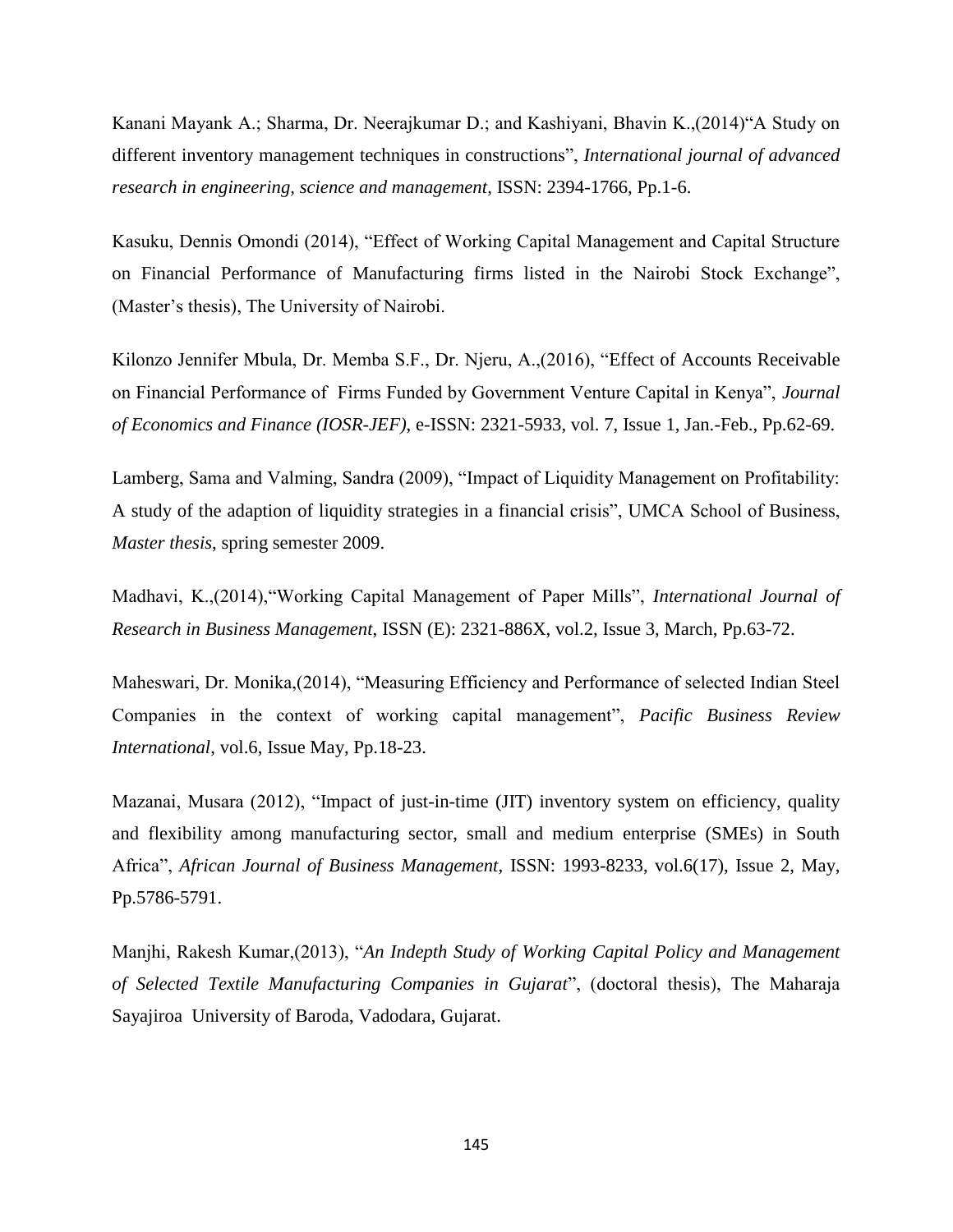Manyo,Takon Samuel and Ike Ugwu James,(2013),"The Effect of Account Receivable on Return on Assets of Selected Nigerian Firms, *International Journal of Current Research*, ISSN: 0975- 833X vol. 5, Issue 12, December, Pp.3767-3772.

Makori,Daniel Mogaka and Jagongo, Ambrose (2013), "Working Capital Management and Firm Profitability: Empirical evidence from manufacturing and construction firms listed on Nairobi Securities Exchange, Kenya", *International Journal of Accounting and Taxation*, vol.1, no.1, Issue December, Pp.1-14.

Malviya, Bikash,(2012),"Requirement of Working Capital Management- An Evaluation", *International Journal of Entrepreneurship & Business Environment Perspectives*, ISSN:2279- 0926 (online), vol.1, no.1, Issue July-September, Pp.53-61.

Michalski, Dr.Grzegorz,(2008),"Determinants of Accounts Receivable Level: Portfolio Approach in Firm's", *Acta Oeconomica* Pragensia, Pp.47-56.

Mihajlov,Ksenija Dencic,(2013),"Impact of Accounts Receivable Management on the Profitability during the Financial Crisis: Evidence from Serbia", 9<sup>th</sup> International ASECU Conference on Sytemic Economic Crisis: Current Issues and Perspectives.

Muller, Max,(2003), "Essentials of Inventory Management", New York: *American Management Association*.

Nishad, Indresh and Kumar, Dr. Arun,(2018),"Use of Economic Order Quantity Technique for Inventory Management: A Review", *International Journal for Scientific Research & Development*, ISSN: 2321-0613, vol.6, Issue 02, Pp.619-622.

Nanaware,Monika Ramdas and Saharkar,U.R.,(2017),"Application of Inventory Control Technique in Construction", *International Journal of Engineering Research and General Science*, ISSN: 2091-2730, vol. 5, Issue 4, July-August, Pp.49-54.

Nandi, Kartick Chandra,(2013), "Trends in Liquidity Management and their Impact on Profitability: A case study", *Great Lakes Herald*, vol.6, no.1, Issue March, Pp.16-30.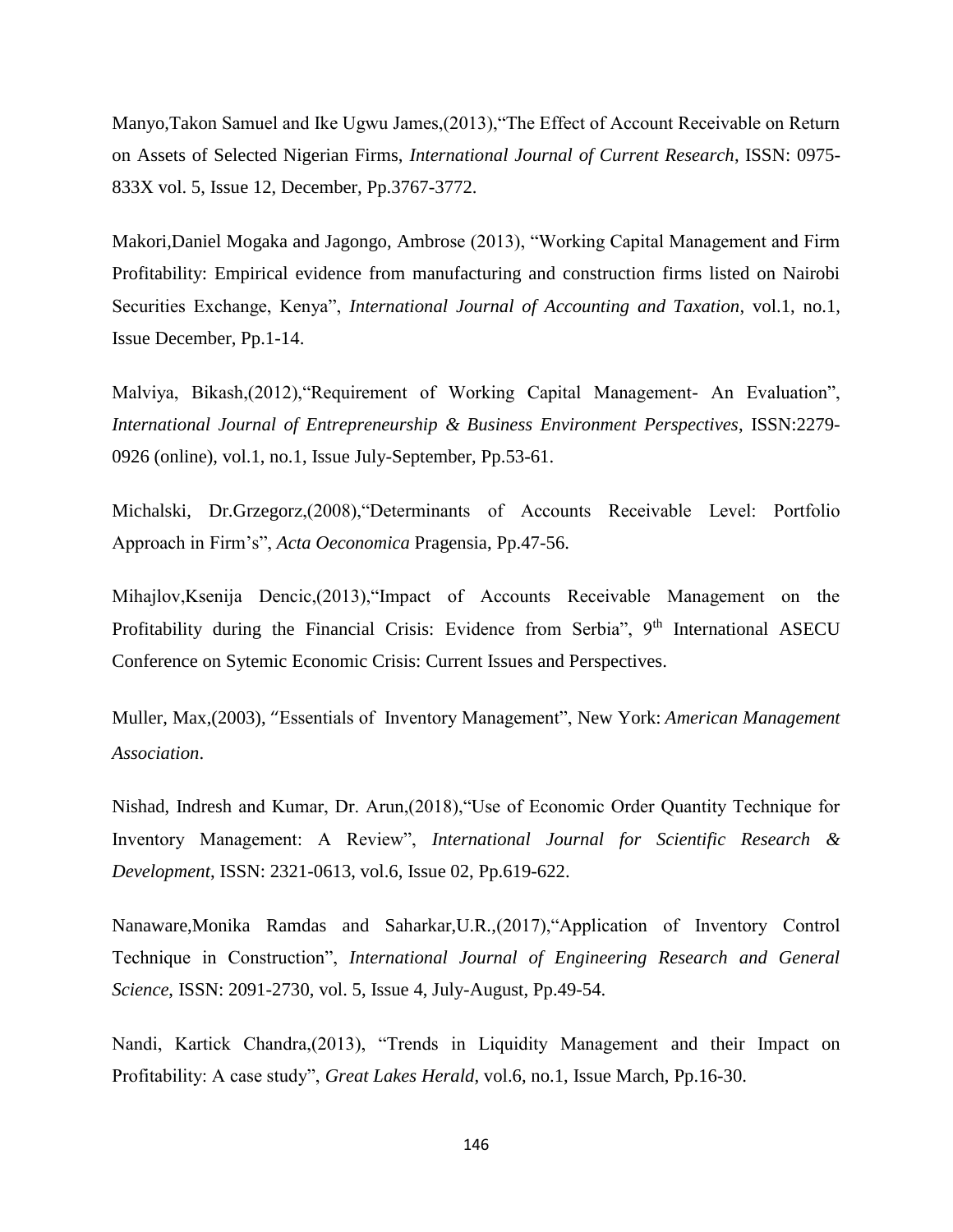Ostertagova, Eva and Ostertag, Oskar,(2013),"Methodology and Application of One-way ANOVA", *American Journal of Mechanical Engineering*, vol.1, no.7, Pp.256-261.

OWOLABI, Sunday; Ajao & OBIDA, Solomon Small (2012),"Liquidity Management and Corporate Profitability: Case Study of Selected Manufacturing Companies Listed on the Nigerian Stock Exchange", *Business Management Dynamics*, ISSN: 2047-7031, vol.2, no.2, Issue Aug., Pp.10-25.

Ozer, Ozalp,"Inventory Management: Information, Coordination and Rationality", *Management Science and Engineering*, Pp.1-40.

Orodho, A. J.,(2003), *Essentials of Educational and Social Sciences Research Method*. Nairobi: Masola Publishers.

Pandey, I.M.,(2010), *Financial Management*, Uttar Pradesh:Vikash Publishing House (P) Ltd.

Panigrahi, Dr.Ashok Kumar,(2013),"Liquidity Management of Indian Cement Companies-A Comparative Study", *Journal of* Business *and Management*, e-ISSN: 2278-487X, vol.14, Issue 5, Nov.- Dec., Pp. 49-61.

Panigrahi, Dr. Ashok Kumar,(2013),"Relationship between Inventory Management and Profitability:An Empirical Analysis of Indian Cement Companies", *Asia Pacific Journal of Marketing & Management Review*, ISSN: 2319-2836, vol.2 (7), Issue July, Pp. 107-120.

Panigrahi, Ashok,(2014a),"Relationship of working capital with Liquidity, Profitability and Solvency: A case study of ACC limited", *Asian Journal of Management Research*, ISSN: 2229 - 3795, vol. 4, Issue 2, Pp.308-322.

Panigrahi, Dr. Ashok Kumar,(2014b),"Impact of Negative Working Capital on Liquidity and Profitability: A Case Study of ACC Limited", *Prestige Institute of Management & Research*, Indore, Pp.1-18.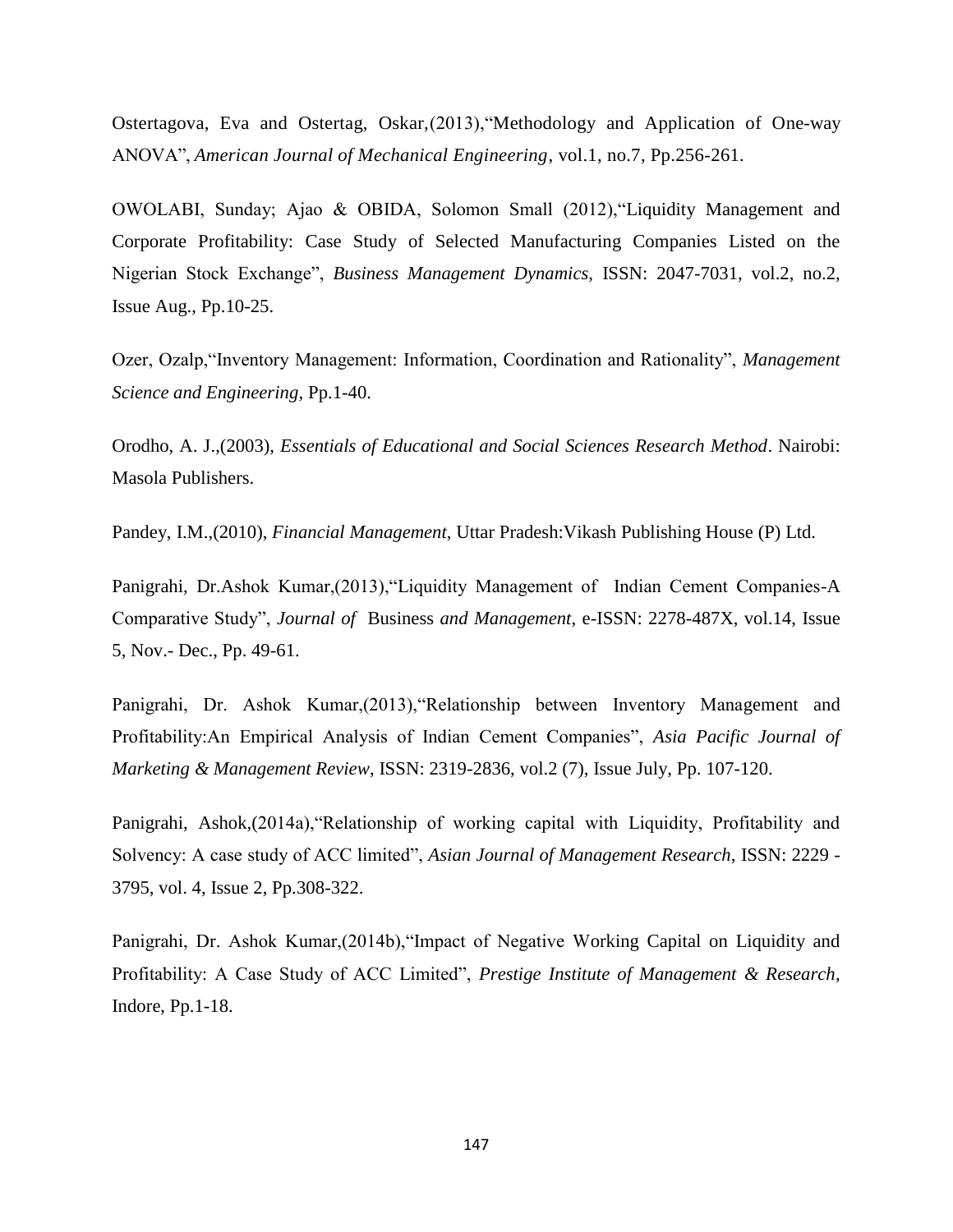Padachi, Kesseven,(2006),"Trends in Working Capital Management and its Impact on Firm's Performance: An Analysis of Mauritian Firms", *International Review of Business Research Papers*, vol.2, no.2, Issue October, Pp.45-58.

Patil, Yogendra, R. and Patil, Dhananjay, S., (2015), "Feasibility study of Just in Time Inventory Management on Construction Project", *International Research Journal of Engineering and Technology*,e-ISSN: 2395 -0056 vol. 02, Issue 04, July, Pp.686-693.

Palanivelu, Dr. V.R. and Devi, B.Saraswathi,(2014), "A Study on Working Capital Management with special reference to Steel Authority of India Limited, Salem", *Indian Journal of Applied Research*, ISSN:2249-555X, vol.4, Issue 7, July, Pp.322-324.

Plinere, Darya and Borisov, Arkady,(2015),"Case Study on Inventory Management Improvement", *Information Technology and Management Science*, Pp. 91-96.

Qureshi, Muhammad Imran; Iftikar, Mehwish; Bhatti, Mansoor Nazi; Shams, Tauqueer; and Zaman, Khalid,(2013),"Critical elements in implementations of just-in-time management: empirical study of cement industry in Pakistan", *Springerplus*, Pp.1-14.

Quazi, Hassan Aftab; Shah, Syed Muhammad Amir; Abbas, Zaheer; and Nadeem,Tanzeela, (2011),"Impact of Working Capital on Firm's Profitability", *African Journal of Business Management*, ISSN: 1993-8233, vol. 5(27), Issue 9, November, Pp.11005-11010.

Quayyum, Sayeda Tahmina,(2011),"Effects of Working Capital Management and Liquidity: Evidence from the Cement Industry of Bangladesh", *Journal of Business and Technology*  (Dhaka),vol.VI, no.01,Issue January-June, Pp.37-47.

Rahman,Morshedur,(2011),"Working Capital Management and Profitability: A study on Textile Industry", *ASA University Review*, vol.5, no.1, Issue January-June, Pp.115-132.

Raheman, Abdul; Qayyum, Dr.Abdul; and Afza, Dr.Talat,(2011),"Sector-wise Performance of Working Capital Management Measures and Profitability Using Ratio Analysis", *Interdisciplinary Journal of Contemporary Research in Business*, vol.3, no.8, Issue 8, December, Pp.285-310.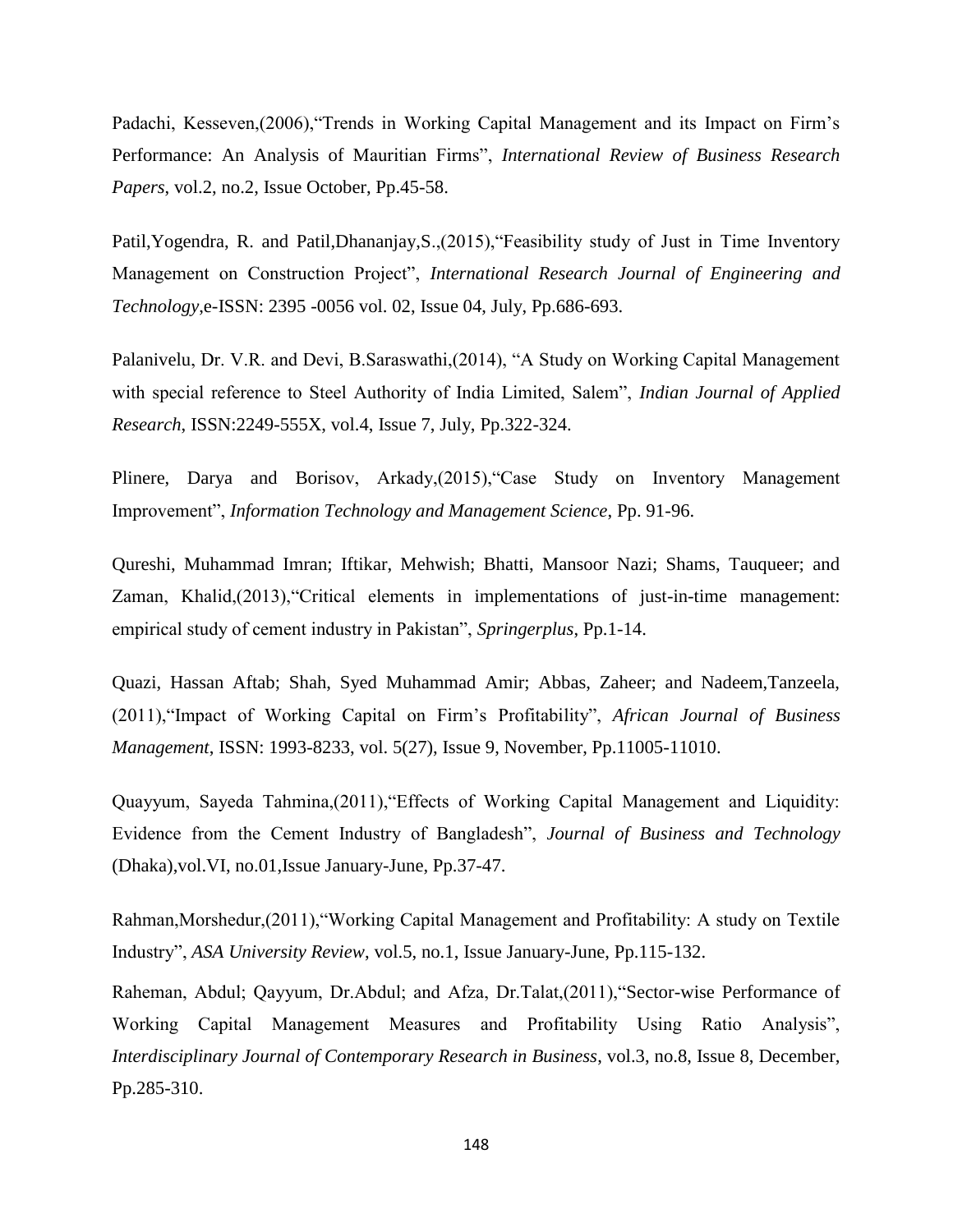Ramana, and Hanumantha Rao,(2015),"Examining Working Capital Management Practices of Construction Firms – A Comparative Study of HCC and SIL", *Pacific Business Review International*, vol. 7, Issue 12, June, Pp.12-21.

Ray, Dr.Sarbapriya,(2012),"Evaluating the Impact of Working Capital Management Components on Corporate Profitability: Evidence from Indian Manufacturing Firms", *International Journal of Economic Practices and Theories*, e-ISSN: 2247-7225, vol. 2, no.3, Issue July, Pp.127-136.

Relph, Geoff and Newton, Michael,(2014),"Both Pareto and EOQ have limitations combining them delivers a powerful management tool for MRP and beyond", *International Journal of Production Economics*, Elsevier, vol. 157(C), Pp.24-30.

Rimo, Alexandra and Panbunyuen, Podjaman,(2010),"The Effect of Characteristics on Working Capital Management, A Quantative Study of Swedish Listed Companies",(master thesis), UMEA, Universitet.

Singh, Jasmer,(2013),"A Study on Working Capital Management of Tata Steel Ltd. From 2008- 09 to 2012-13", *International Journal of Advanced Research in Management and Social Sciences*, ISSN: 2278-6236, vol.2, no.7, Issue July, Pp.236-243.

Sharma, Dr. Asha, (2013), "A Comparative Analysis of Working Capital Management between Public and Private Sector Steel Companies in India", *International Journal of Management and Social Science Research*, ISSN: 2319-4421, vol.2, no. 4, Issue April, Pp.78-82.

Sarkar, Chitta Ranjan and Sarkar, Aniruddha,(2013), "Impact of Working Capital Management on Corporate Performance: An Empirical Analysis of Selected Public Sector Oil & Gas Companies in India", *International Journal of Financial Managemen*t, vol. 3, Issue 2, April, Pp17-28.

Schwarz, Leroy B.,(2008),"The Economic Order-Quantity (EOQ) Model", *Building Intuition: Insights From Basic Operations Management Models and Principles*, Pp. 134-154.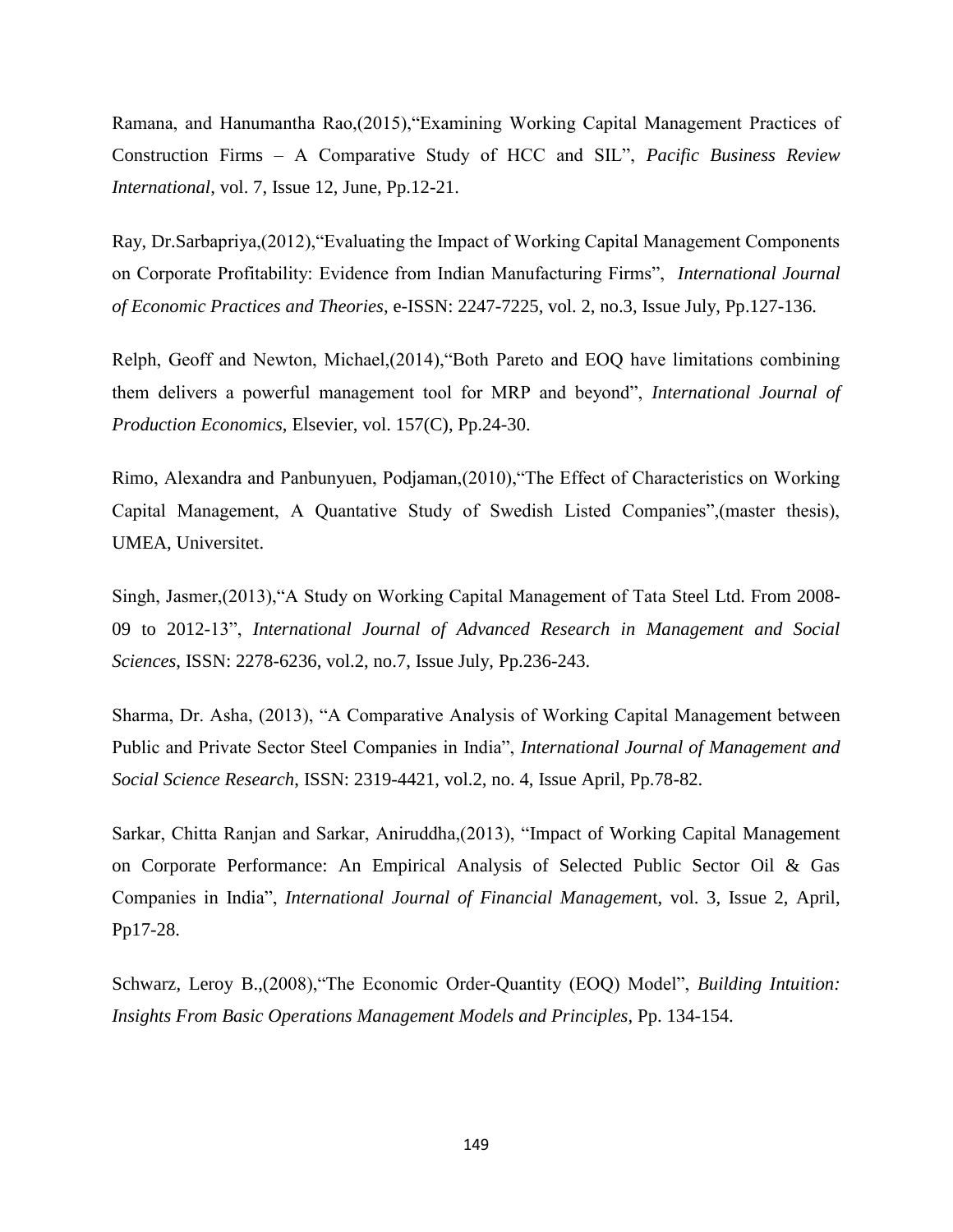Singh, Amanjot,(2015),"Efficiency and Profitability of the Selected Pharmaceutical Companies: An analytical study", *Journal of Research in Pharmaceutical Science*, ISSN: 2347-2995, vol. 2, Issue 7, Pp. 01-06.

Singh, Alok Kumar and Mondal, Sandeep,(2016), "Raw Material Inventory Management of an Integrated Iron and Steel Industries - A Case Study", *International Journal of Management and Applied Science*, ISSN: 2394-7926, vol. 2, Issue 11, November, Pp.144-150.

Sivaranjani, R. and Kishori, B.,(2016),"A Comparative Analysis of Working Capital Management Among Top 5 NSE Listed Indian Steel Companies", *International Journal for Innovative Research in Science & Technology*, ISSN (online): 2349-6010, vol. 2, Issue 11, April, Pp. 821-828.

Sinku, Sumita,(2015), "Impact of Liquidity Management on Profitability Performance of Steel Authority of India Limited", *Journal of Poverty, Investment and Development*, ISSN: 2422- 846X, vol.7, Pp. 36-41.

Shah, Jinesh,(2015),"Working Capital Management of Cadila Healthcare Ltd.", *International Multidisciplinary Research Journal (RHIMRJ)*, ISSN:2349-7637 (Online), vol.2, Issue 2, February, Pp 1-7.

Sekeroglu, G. and Altan, M.,(2014), "The Relationship between Inventory Management and Profitability : A Comparative Research on Turkish Firms Operated in Weaving Industry, Eatables Industry, Wholesale and Retail Industry", *International Journal of Mechanical and Industrial Engineering*, vol. 8, no.6, Pp.1698-1703.

Shardeo,Vipulesh,(2015),"Impact of Inventory Management on the Financial Performance of the firm", *Journal of Business and Management*, e-ISSN: 2278-487X, vol. 17, Issue 4, April, Pp. 01- 12.

Sunhal, Ashok Singh and Dharamvir, Mangal,(2017), "Analysis of Inventory Management in Supply Chain by using Economic Order Quantity model", *International Journal of Engineering Science and Research Technology*, ISSN: 2277-9655, Pp.303-309.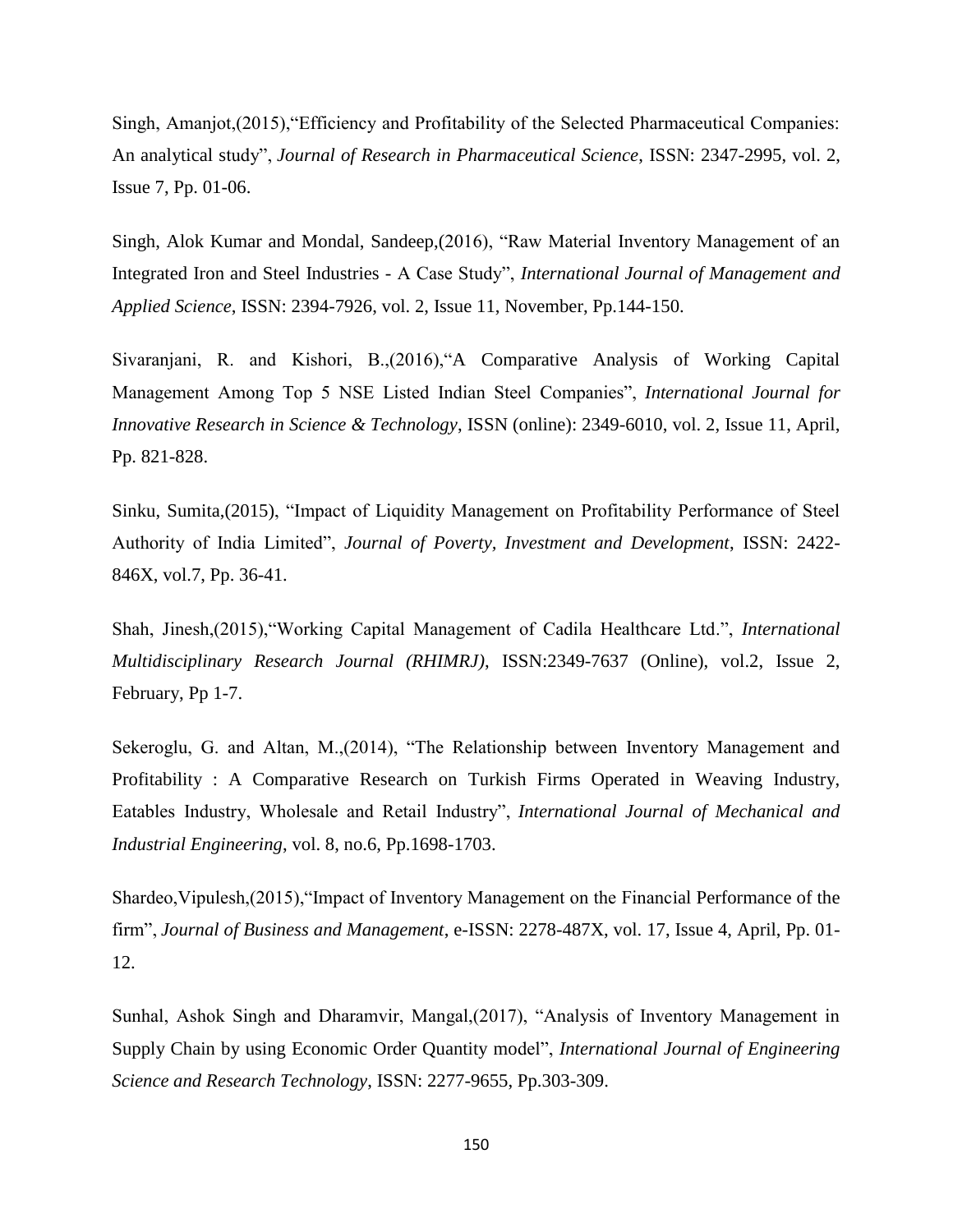Sharma, Aashna and Arya,Vivek,(2016),"Study of Inventory Management in Manufacturing Industry", *International Journal of Advanced Engineering and Global Technology*, ISSN: 2309- 4893, vol.04, Issue 03, June, Pp.2012-2021.

Singh, Gurinder and Ahuja, Inderpreet Singh,(2012),"Just-in-time manufacturing: literature review and directions", *International Journal Business Continuity and Risk Management*, vol. 3, no. 1, Pp.57-98.

Singh, Gurchetan,(2018),"A Simple [Introduction](https://www.analyticsvidhya.com/blog/2018/01/anova-analysis-of-variance/) to ANOVA (with applications in Excel)",www. analyticsvidhya.com/blog/tag/one-way-anova/.

Sharma, Gaurav and Gangrade, Kamlesh,(2015),"Implementation of Just In Time Inventory Management In ESSAR Steel India Ltd. & Maximize the Efficiency Through This Approach", *PARIPEX - Indian Journal of Research*, ISSN:2250-1991,vol. 4, Issue 4, April, Pp.4-5.

Shen, Hong; Deng, Qiang; Lao, Rebecca; and Wu, Simon,(2016), "A Case Study of Inventory Management in a Manufacturing Company in China", *Nang Yan Business Journal*, vol. 5, no. 1, Pp. 20- 40.

Sukhia, Komal Nain; Khan, Aliya Ashraf; and Bano, Mukhtiar,(2014), "Introducing Economic Order Quantity Model for Inventory Control in Web based Point of Sale Applications and Comparative Analysis of Techniques for Demand Forecasting in Inventory Management", *International Journal of Computer Applications*, ISSN: 0975 - 8887, vol. 107, no. 19, Issue December, Pp. 1-8.

Sporta, Fred O.,(2018),"Effect of Inventory Control Techniques on Organization's Performance at Kenya Medical Supplies Agencies", *The International Journal of Business & Management*, ISSN: 2321–8916, vol. 6, Issue 3, March, Pp.62-76.

C, Sanjeevy and Thomas, Ciby,(2014),"Use and Application of Selective Inventory Control Techniques of Spares for a Chemical Processing Plant", *International Journal of Engineering Research and Technology*, ISSN: 2278-0181, vol. 3, Issue 10, October, Pp. 301-306.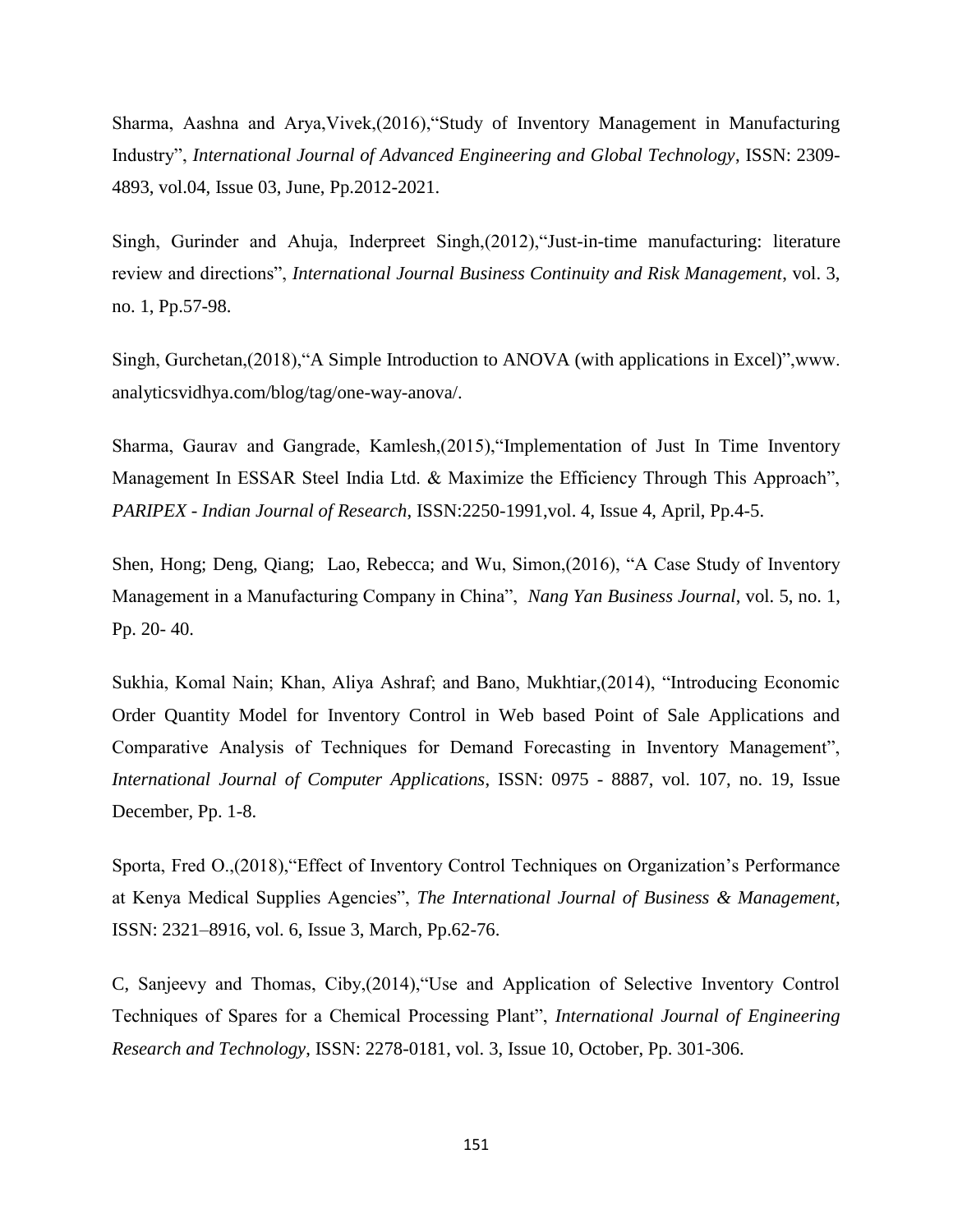Thakur, Oli Ahad and Mukit, Dewan, Muktadir Al,(2017), "Working Capital Financing Policy and Profitability: Empirical Study on Bangladeshi Listed Firms", *British Journal of Economics, Management & Trade*, ISSN: 2278-098X, vol.17(1), Pp.1-6.

Tom, Jose V., Jayakumar, Akhilesh, and Sijo, M. T.,(2013), "Analysis of Inventory Control Techniques; A Comparative Study", *International Journal of Scientific and Research Publications*, ISSN: 2250-3153, vol. 3, Issue 3, March, Pp.1-6.

Victoire, Muhayimana,(2015),"Inventory Management Techniques and Its Contribution on Better Management of Manufacturing Companies in RWANDA Case Study: SULFO RWANDA Limited", *European Journal of Academic Essays*, ISSN: 2183-1904, vol. 2(6), Pp. 49- 58.

Vijaya, Acharekar SachinVilas and Rama, Shingare Vishal Sundar,(2013), "A Study of Working Capital Management of Cement Industries in India", *International Referred Journal of Engineering and Science*, ISSN:2319-183X (online), vol.2, Issue 8, August, Pp.12-17.

Vijayashree, M. and Uthayakumar, R.,(2016),"Inventory Models Involving Lead Time Crashing Cost as an Exponential Function", *International Journal of Managing Value and Supply Chains*, vol. 7, no. 2, Issue June, Pp. 29-39.

Walliman, Nicholas,(2011), *Research Methods- The Basics,* New York : Routledge.

Wanke, Peter,(2014),"A Conceptual Framework For Inventory Management : Focusing on Low-Consumption Items", *Production and Inventory Management Journal*, vol. 49, no.1, Pp 1- 23.

Wenbo, S.U.,(2013),"Measures to Improve the Inventory of Steel Industry in Supply Chain Environment", *Management Science and Engineering*, ISSN:1913-035X, vol.7, no.3, Pp.90-98.

Williams, Brent D. and Tokar, Travis,(2008),"A Review of Inventory Management Research in Major Logistics Journals", *The International Journal of Logistic Management*, vol.19, no.2, Pp.212-232.

White, Anthony S. and Censlive, Michael,(2016),"Inventory Control Systems Model for Strategic Capacity Acquisition", *Journal of Industrial Engineering*, Pp.1-16.